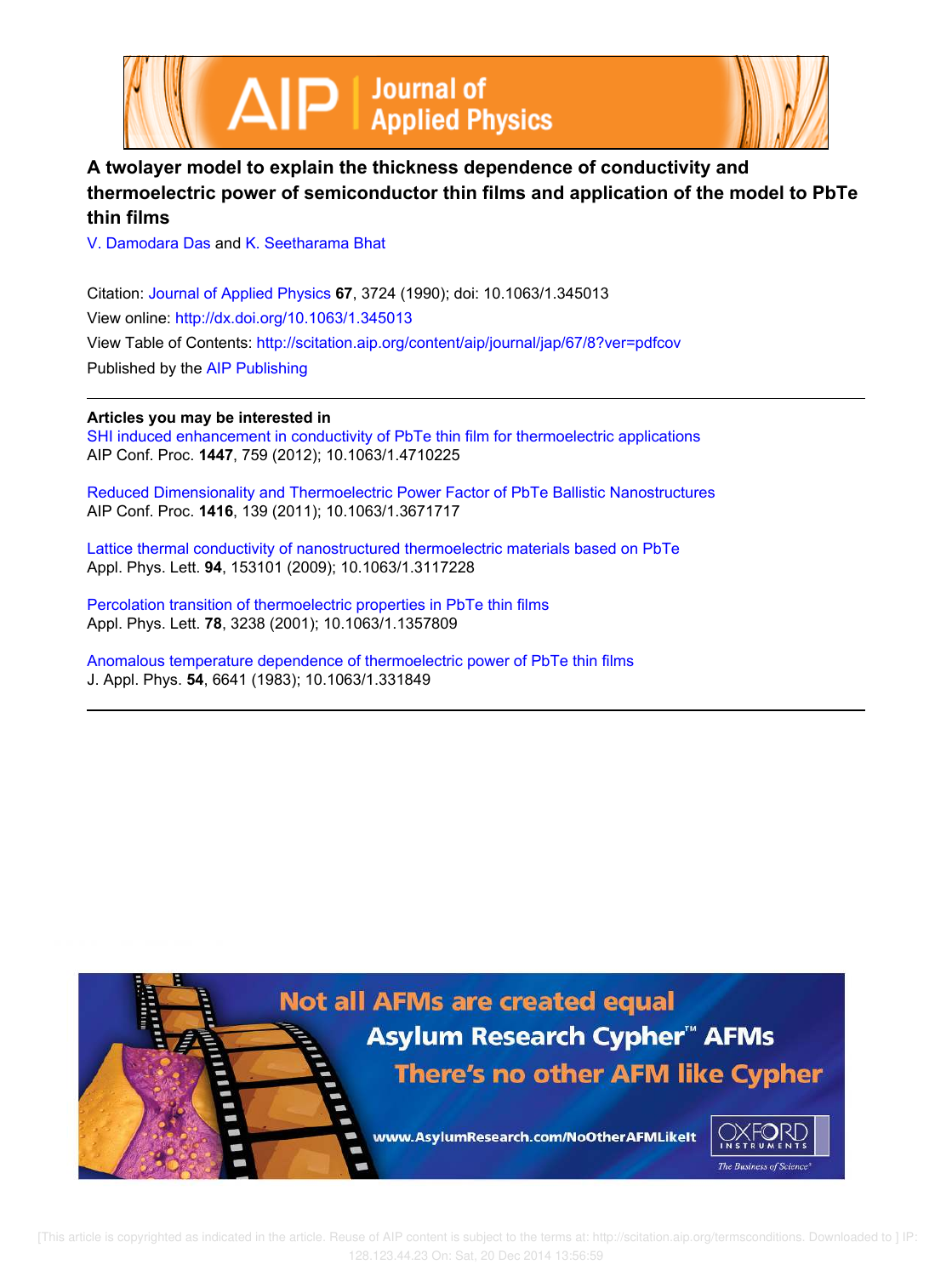# A two-layer model to explain the thickness dependence of conductivity and thermoelectric power of semiconductor thin films and application of the model to PbTe thin films

V. Damodara Das and K. Seetharama Bhat *Thin Film Laboratory, Department of Physics. Indian Institute a/Technology, Madras 600 036, India* 

(Received 5 July 1989; accepted for publication 4 December 1989)

A two-layer model to explain the thickness dependence of conductivity and thermoelectric power of semiconducting thin films has been developed assuming that the film is a parallel combination of resistances of the three layers: The first is the interior "grain-boundary" layer, and the other two, outer layers on opposite sides, whose conductivities are altered by the band bending (and is also affected by surface-gas interactions). The equations obtained in this model lead to an inverse thickness dependence of both the conductivity and thermoelectric power of thin films. The model is applied to analyze the conductivity and thermoelectric variation with thickness of PbTe thin films and the parameters  $U_{\nu}$ , the energy dependence of the "grain-boundary" mean free path  $l_e$ , and  $\sigma_e$  the surface conductivity, have been evaluated.

## I. INTRODUCTION

The theories put forward by Fuchs and Sondheimer and later by Mayadas and Tellier, Tosser, Boutrit and Pichard, do not take into account the surface band bending in their calculations, because they were essentially obtained for me· tallic thin films. Hence, strictly speaking, the above theories cannot be used for semiconductors. However, since an adequate theory for the thickness dependence of various electrical properties in semiconductors is not available, workers still use Fuchs-Sondhemier, Tellier, and other models for their calculations.

A two-layer model to explain the size effect in semiconductor thin films can be obtained on the basis of simple assumptions as described below. In this model, the film is considered to be made up of two layers, a high/low resistive surface layer of thickness  $t<sub>s</sub>$  on both sides of the film, and a normal bulk layer (having the same microstructure as that of the film) of thickness  $t_g$ . This is in view of a considerable difference in conductivity at the surfaces of the semiconductors due to surface band bending because of the surface and interface states.

#### II. THE TWO·LAYER MODEL

In the two layer model, the following assumptions are made. (i) The thickness  $t<sub>s</sub>$  of the surface layers on both sides of the film is constant for all films of various thicknesses and is approximated to be equal to the Debye length

$$
\lambda = \left[\frac{\epsilon k T}{4\pi^2 e^2 n}\right]^{1/2}
$$

of the material.  $\epsilon$  is the dielectric constant,  $n$  is the carrier concentration, e is the electronic charge, *T* is the absolute temperature, and *k* is the Boltzmann's constant. The thickness of this modified layer is chosen to be equal to the Debye screening length, because only up to a depth equal to the Debye length from the surface the band bending occurs by the definition of the Debye length. (ii)  $t_g = t - 2t_s$  is the thickenss of the middle layer of the film. This layer is assumed to have all properties of a bulk which has the same grain structure as that of the thin film. It may be noted that the conductivity of this interior of the film will not be that of a bulk material, but lower because the film grain sizes will be smaller.

Considering that the thickness of the surface layer  $t_s$  and the surface layer resistivity  $\rho_s$  are constants for all the films of a given material because of the Debye length  $\lambda$ , giving the length to which the surface effects and hence the layer extends, depends on the material. The resistance of the film can be written as a parallel combination of the resistances of the surface and the interior layers. Then we have

$$
\frac{1}{R_F} = \frac{1}{R_s} + \frac{1}{R_g} + \frac{1}{R_s},
$$

where  $R_F$  is the film resistence,  $R_s$  is the resistance of the surface layer, and  $R_e$  is the resistance of the interior layer. The subscript *g* refers to the grain structure of the interior layer which is that of the film. As

$$
\frac{1}{R_F} = \frac{R_s + 2R_g}{R_s R_g}
$$

we get

$$
\frac{1}{R_F} = \left(\frac{b}{l}\right) \left(\frac{2t_s}{s} + \frac{t_g}{g}\right),
$$

where  $l$  and  $b$  are the length and breadth of the film sample. But

$$
\sigma_F = \left(\frac{1}{bt}\right)\frac{1}{R_F}.
$$

Substituting for  $1/R_F$  from the above equation, we have

$$
\sigma_F = \frac{1}{\rho_g} \left( \frac{t_g}{t} \right) + \frac{1}{\rho_s} \left( \frac{2t_s}{t} \right).
$$

But since  $t_g = t - 2t_g$  we have,

$$
\sigma_F = \frac{1}{\rho_g} \frac{t - 2t_s}{t} + \frac{1}{\rho_s} \frac{2t_s}{t}
$$

$$
= \frac{1}{\rho_g} - \frac{2t_s}{t} \left(\frac{1}{\rho_g} - \frac{1}{\rho_s}\right),
$$

or

3724 J, Appl. Phys, 67 (8). 15 April 1990 0021-6979/90/083724-04\$03.00 @ 1990 American Institute of Physics 3724

[This article is copyrighted as indicated in the article. Reuse of AIP content is subject to the terms at: http://scitation.aip.org/termsconditions. Downloaded to ] IP: 128.123.44.23 On: Sat, 20 Dec 2014 13:56:59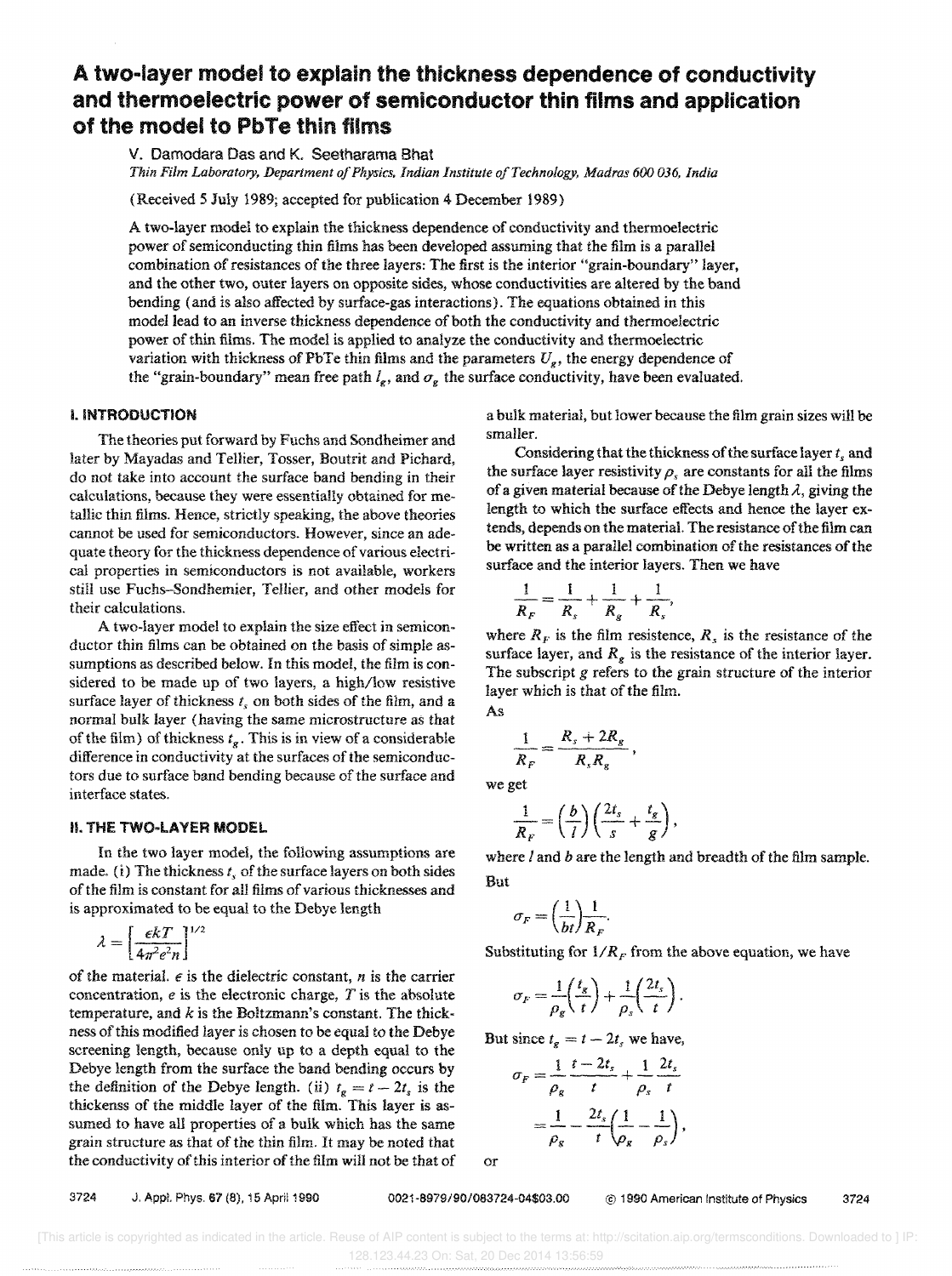$$
\sigma_F = \sigma_g \left[ 1 - \frac{2t_s}{t} \left( 1 - \frac{\rho_g}{\rho_s} \right) \right] \quad \text{for } \sigma_g = \frac{1}{\rho_g}
$$

From the above equation, we find that  $\sigma_F$  varies linearly with the inverse of thickness as  $t_s$ ,  $\sigma_g$ , and *s* are constants. If we plot a graph of  $\sigma_F$  against  $1/t$ , we will get a straight line with intercept equat to  $\sigma_{\rm g}$  and slope equal to

$$
-2t_s\sigma_g\left[1-(\rho_g/\rho_s)\right]=-2t_s\left[\sigma_g-\sigma_s\right].
$$

Assuming *t*, to be equal to the Debye length of the material, and knowing  $\sigma_{g}$  from the intercept, we can calculate the surface layer conductivity *as.* 

We can use the above result to obtain an expression for the thickenss dependence of the thermoelectric power also. We have, from the rigid band model, the thermoelectric power of a thin film  $as<sup>1</sup>$ 

$$
S_F = + S_B \bigg[ 1 + \bigg( \frac{\partial \ln l_g}{\partial \ln E} \bigg) \bigg( \frac{\beta_F}{\beta_g} \bigg) \bigg].
$$

 $Since<sup>2</sup>$ 

$$
(B_F/\beta_g)=(\sigma_F/\sigma_g),
$$

we have, by substituting for  $\beta_F/\beta_g$  from the equation for  $\sigma_F$ ,

$$
S_F = S_B \{1 + U_g + U_g (2t_s/t) [\rho_g/\rho_s) - 1]\}
$$

where  $U_q = (\delta \ln l_g) / (\delta \ln E) E = E_F$ .

Here also, we find that  $S_F$  varies linearly with the inverse of thickness, according to this model. The intercept value equal to  $S_B(1 + U_g)$  gives the grain boundary thermoelectric power  $S_{\alpha}$ .

The slope of the  $S_F$  vs  $1/t$  plot is equal to

 $S_{B} U_{e} 2t_{s} [(\rho_{e}/\rho_{s}) - 1].$ 

Knowing the value of  $S_g$  and  $S_g$ , we can calculate  $U_g$  from the intercept.

Knowing  $U_g$ ,  $S_B$ ,  $t_s$ , and  $\rho_g$ , we can calculate  $\rho_s$ , the surface layer resistivity of the sample.

#### **III. EXPERIMENT**

PbTe thin films of various thickness between 300 and 2500 A were prepared by vacuum deposition of the bulk PbTe alloy in a vacuum of  $5 \times 10^{-5}$  Torr on cleaned glass substrates held at room temperature directly above the source. The source to substrate distance was 25 cm and the film lateral dimensions were 6 and 1 em for the conductivity measurements, and 6 and 0.5 cm for the thermoelectric power measurements. The deposition of different thickness films was made in separate evaporations for both the measurements, and each time a given quantity of the aHoy was taken in the boat and was completely evaporated at a fast rate to avoid fractionation of the alloy in the boat in successive evaporations. The thermoelectric power was measured on air-exposed PbTe thin films as they had to be mounted on the measurements setup after the film formation; and the chamber was re-evacuated to  $5 \times 10^{-5}$  Torr before measurement. The thermoelectric power was measured by the integraI method. The conductivity measurements were made on as-grown (unexposed) specimens immediately after the formation of the films using an in *situ* conductivity setup with the help of predeposited, thick silver contact films. Experimental setups for both the measurements have already been described in earlier papers<sup>3,4</sup> and hence need not be described here again.

## IV. RESULTS

Figures  $l(a)$  and  $l(b)$  show the typical x-ray powder photograph of the bulk PbTe alloy and the x-ray diffractograms of the PbTe film. The d values of the peaks in the x-ray diffractogram of Fig. 1 (b) matched with the *d* values of the area of the diffraction pattern of Fig. 1 (a) thereby confirming that the thin films formed were those of PbTe alloy. The table comparing the two diffraction patterns has been given earlier<sup>3</sup> and hence is not repeated here.





3725 J. Appl. Phys., Vol. 67, No.8. 15 April 1990

FIG. l.(a) X-ray powder photograph of the bulk, PbTe alloy. (b) X-ray diffractogram of the typical PbTe film.

#### V. D. Das and K. S. Bhat 3725

 [This article is copyrighted as indicated in the article. Reuse of AIP content is subject to the terms at: http://scitation.aip.org/termsconditions. Downloaded to ] IP: 128.123.44.23 On: Sat, 20 Dec 2014 13:56:59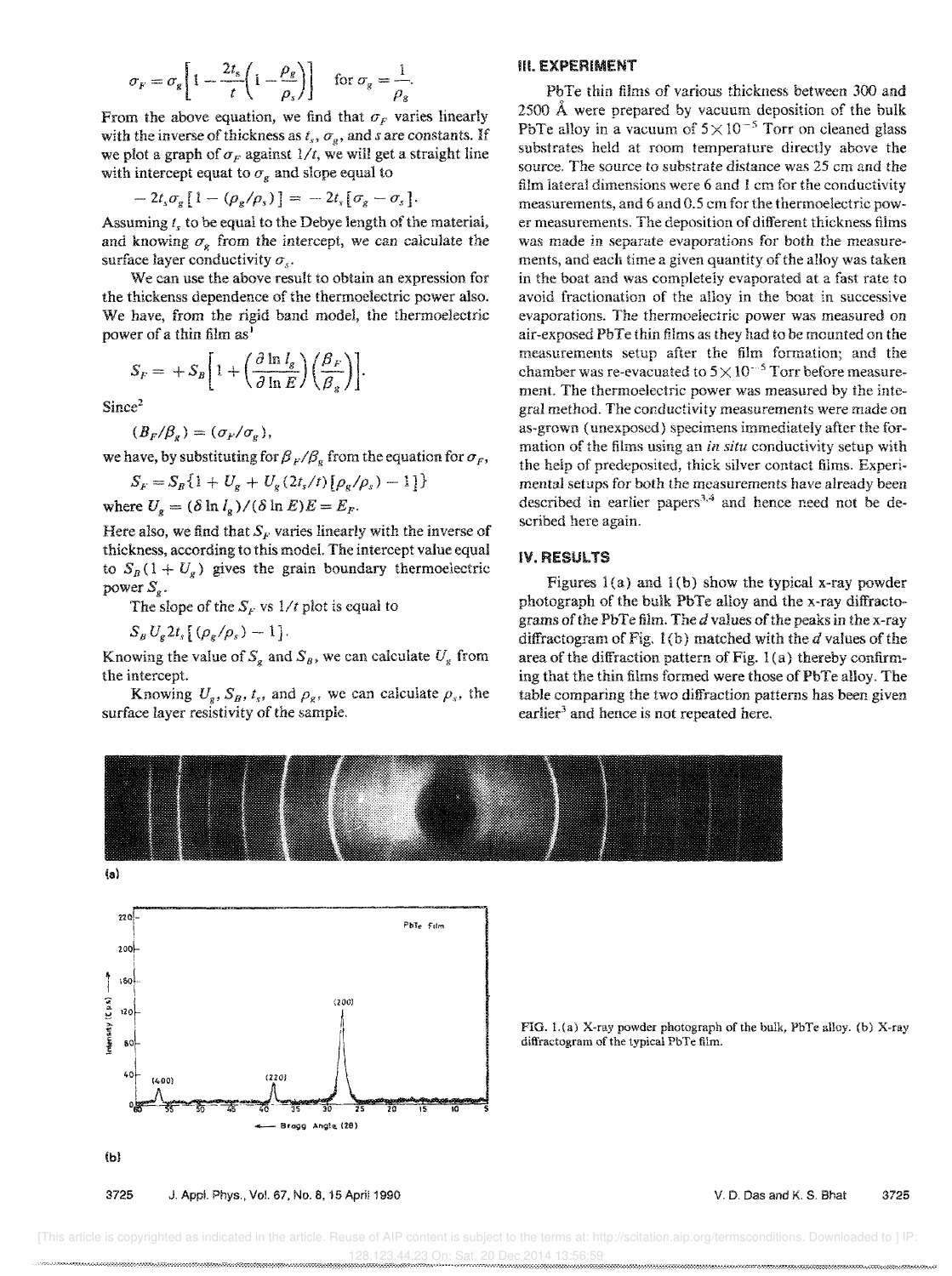

FIG. 2. PbTe film conductivity vs reciprocal thickness plot showing linearity.

Figure 2 shows the plot of film conductivity as a function of inverse film thickness while Fig. 3 shows the plot of film thermoelectric power against inverse thickness. It can be seen from the two figures that the experimental points fit a straight-line plot very well, thus establishing a linear inverse thickness dependence of the conductivity of PbTe thin films. This linear dependence was earlier<sup>3,4</sup> explained by the Tel- $\text{lier}^5$  model of the effective mean free path. In this paper, we explain the linear inverse thickness dependencies of these by our two-layer model and evaluate the parameters  $\sigma_s$ , the surface conductivity, and the energy dependence of the grain-boundary mean free path U*<sup>g</sup> •* 

### V. APPLICATION OF THE TWO-LAYER MODEL AND DISCUSSION

 $\sigma_F = \sigma_g \{ [1 - (2t_s/t)] [1 - (\rho_g/\rho_s)] \}$ 

We have the expressions for conductivity and thermoelectric power as a function of thickness according to the two-layer model (from Sec. II) as

and

$$
S_F = S_B \{ (1 + U_g) + V_g (2 \pi / t) \left[ (\rho_g / \rho_s) - 1 \right] \}.
$$

Clearly, both the expressions show inverse thickness dependence of conductivity and thermoelectric power, respectively.

The value of the intercept of the  $\sigma_F$  vs  $1/t$  plot in Fig. 2 is  $\sigma_g = 5.75 \times 10^2$  ( $\Omega$  cm)<sup>-1</sup> and the slope is  $-5.11 \times 10^{-5}$  $\Omega^{-1}$ . The slope of the  $\sigma_F$  vs 1/t plot according to the twolayer model will be slope  $= -2t_s(\sigma_g - \sigma_s)$ . We get

$$
\sigma_s = 5.7 \times 10^2 (\Omega \text{ cm})^{-1}.
$$

The intercept of the  $S_F$  vs  $1/t$  plot in Fig. 3 is  $S_g = 487$  $\mu$ V/K and hence the energy dependence of the mean free path  $U_g$  is derived from the relation  $S_B(1+U_g) = S_g$  if we take the value of  $S_g = 300 \mu \text{V/K}$  from the literature,<sup>6</sup> as  $U_{g} = 0.62.$ 

The slope of the  $S_F$  vs  $1/t$  plot is  $-5.4 \times 10^{-10}$  $\mu$ V K<sup>-1</sup> cm. Therefore, substituting for  $\rho_B$ ,  $U_g$ ,  $\rho_g = 1/\sigma_g$ , and  $t<sub>s</sub>$  in the expression

slope = 
$$
2S_B U_g t_s [\left(\frac{\rho_g}{\rho_s}\right) - 1]
$$
,

we can calculate the surface layer resistivity  $\rho_s$  as



FIG. 3. PbTe film thermoelectric power vs reciprocal thickness plot showing linearity.

 $0.25 \times 10^{-2}$   $\Omega$  cm, or  $\sigma$ , the surface layer conductivity as  $3.9 \times 10^{2}$  ( $\Omega$  cm)<sup>-1</sup>.

It is seen that there is a difference in the surface conductivity values obtained from the slopes of the  $\sigma_F$  vs  $1/t$  and  $S_F$ vs  $1/t$  plots. This is certainly due to the fact that the conductivity measurements were made on unexposed, as-grown PbTe thin films, whereas Seebeck coefficient measurements were made on air-exposed PbTe films. It is worth mentioning that PbTe thin films are very sensitive to atmospheric exposure due to adsorption of gases, principally oxygen, as has been shown by us previously<sup>3,7</sup> and by others.<sup>8-14</sup> As the thermoelectric measurements were made on air-exposed films while the conductivity measurements were made on unexposed films, the surface layer conductivities of the films are naturally different in the two cases, as the gas adsorption modifies the properties of the films. We are planning to carry out Seeback coefficient measurements *in situ* on unexposed PbTe thin films the results of which when reported are expected to substantiate the-above fact of the gas-interaction effect modifying the properties of PbTe thin films, as has already been shown by us regarding conductivity changes in PbTe films earlier.<sup>3,7</sup>

### VI. CONCLUSIONS

A two-layer model has been developed to explain the size effect on conductivity and thermoelectric power of semiconducting thin films. The model leads to an inverse thickness dependence of the two quantities. The model has been applied to explain the inverse thickness dependence observed of both thermoelectric power and electrical conductivity ofPbTe thin films. The calculations show that the surface layer conductivity  $\sigma_s$  calculated from conductivity studies is different from that calculated from thermoelectric studies. This has been explained by the fact that PbTe is a material very susceptible to atmosphere, and hence the surface layer conductivity is different in the two cases as the thermoelectric power was measured on air-exposed films, while the conductivity was measured on unexposed films.